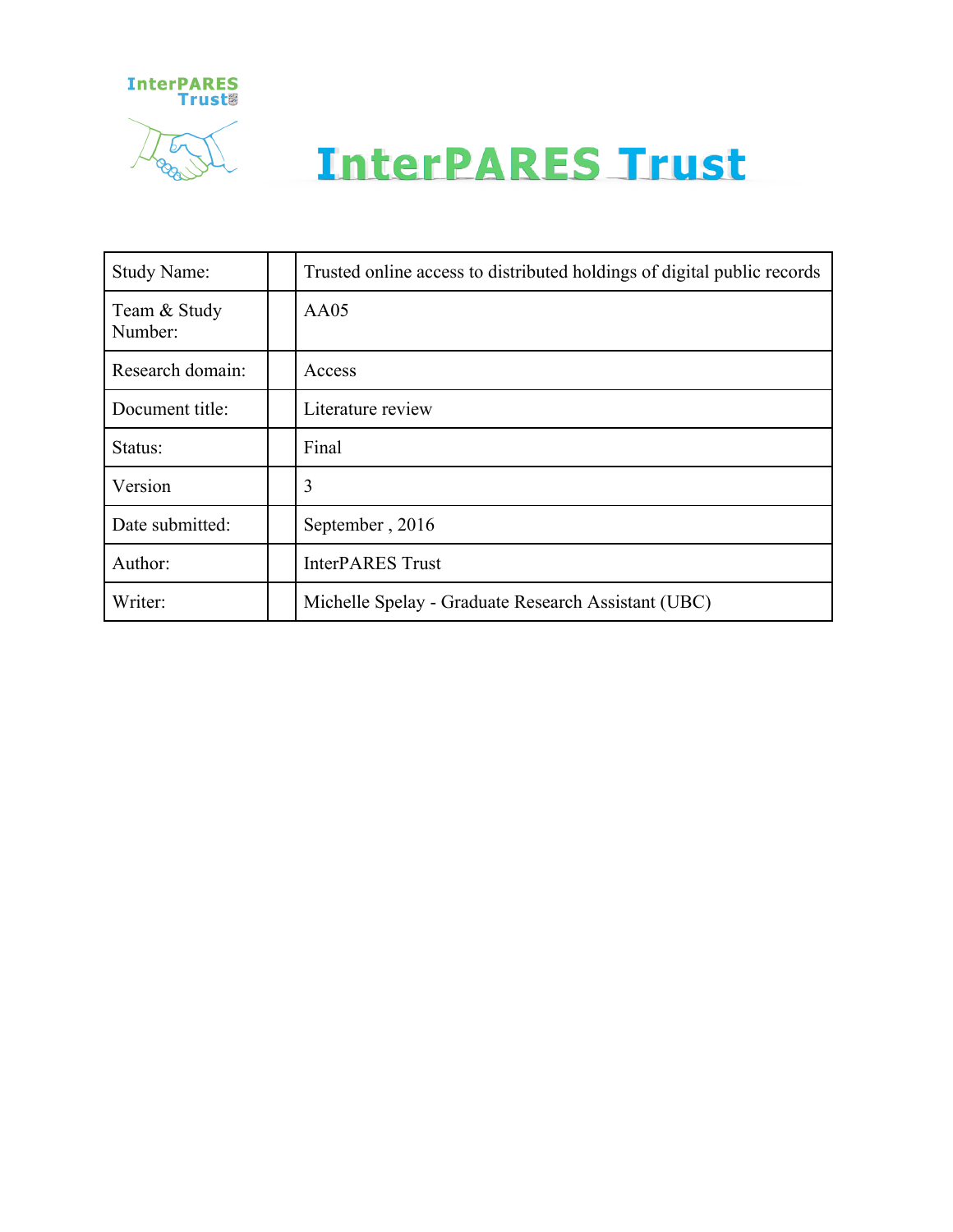#### **Introduction**

This literature review will examine existing literature on the topic of trusted online access to digital public records, specifically, those that are not in archival custody and are distributed across various creating agencies of government. The three main questions the literature review aims to address are:

- Does government<sup>1</sup> have an obligation to make digital public documents that are kept in the creating agency's custody accessible to the public?
- How can government make digital public documents that are kept in the creating agency's custody available in a trustworthy and user friendly manner?
- How can government deal with privacy and ethical concerns that come with making public records available online?

Working off of these questions, the literature review aims to provide a survey of literature with the intention of informing researchers whether or not governments have an obligation to make digital records that are not in archival custody accessible to the public, how governments can make these records accessible and the potential issues/risks of making online government documents available to the public. It is important to note that the literature consulted in this review addresses many different geographies and that legislation, policies and attitudes will vary. *Other sources of information:*

This literature review focuses mainly on how government can provide access to digital public records that have not been transferred to archival custody. There are other InterPARES Trust projects that have covered similar issues and whose research should be consulted in conjunction with this project. Relevant projects and their available documents include:

<sup>&</sup>lt;sup>1</sup> In this specific context, the term "government" is used as a comprehensive term for all levels of government.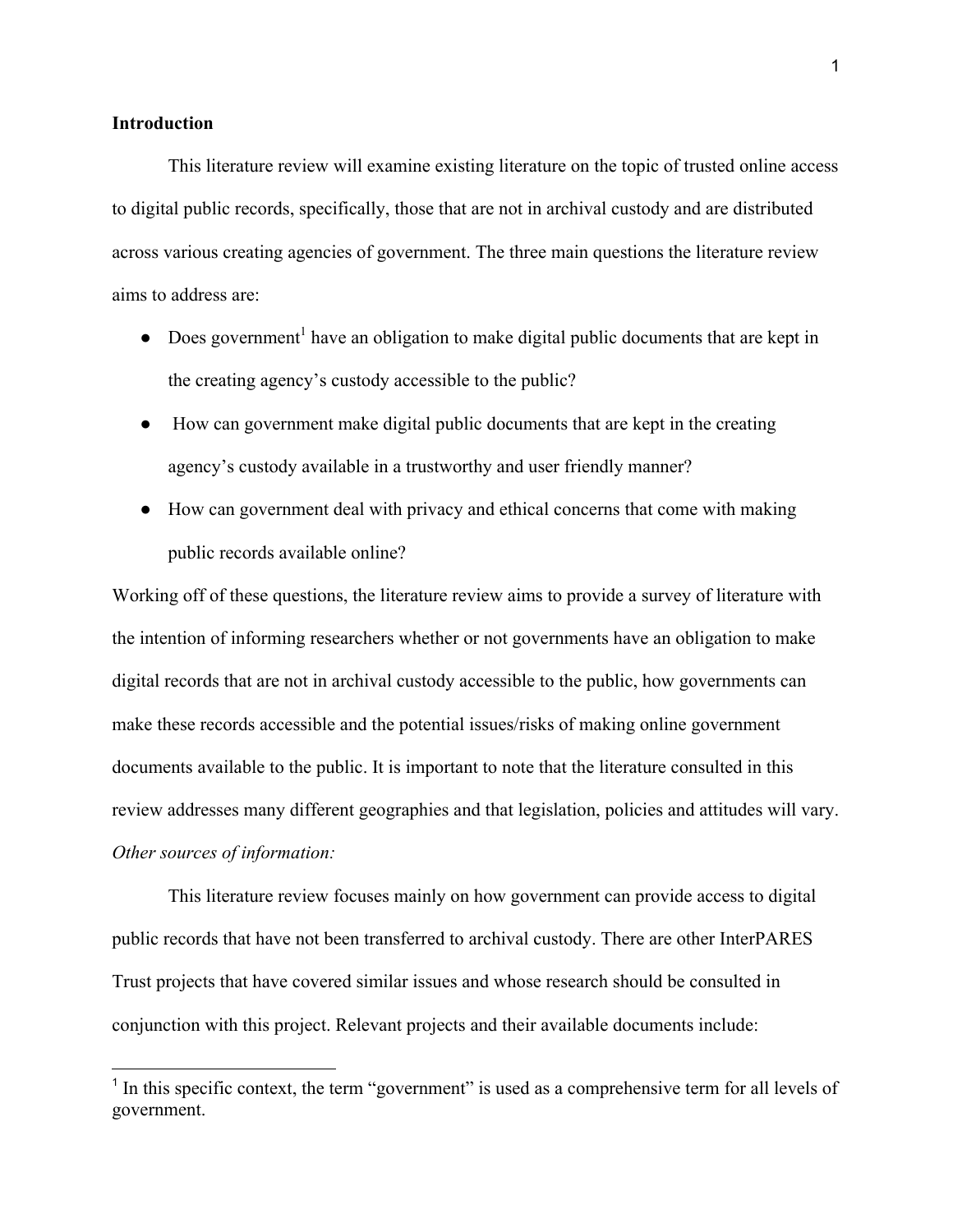NA06 – Retention and Disposition in a Cloud Environment

- Literature review v1
- Literature review v2
- Executive summary of user survey
- Functional requirements

NA08 – The Implications of Open Government, Open Data, and Big Data on the Management of Digital Records in an Online Environment

• Summary report

EU02 – Open Government Data

● Literature review

Additionally, CSIRO/Data 61 has produced a report (publication forthcoming) for the Queensland State Archives in which similar questions regarding access to records held in government agencies are addressed.

## *Literature search:*

The literature review surveys published works related to the scope of the project AA05:

Trusted online access to distributed holdings of digital public records. The search strategy

included searches of the following databases:

- Google and Google Scholar
- University of British Columbia Library catalogue
- Library and Information Science Abstracts (LISA)
- MLA International Bibliography

The following search terms were used in each:

• Open government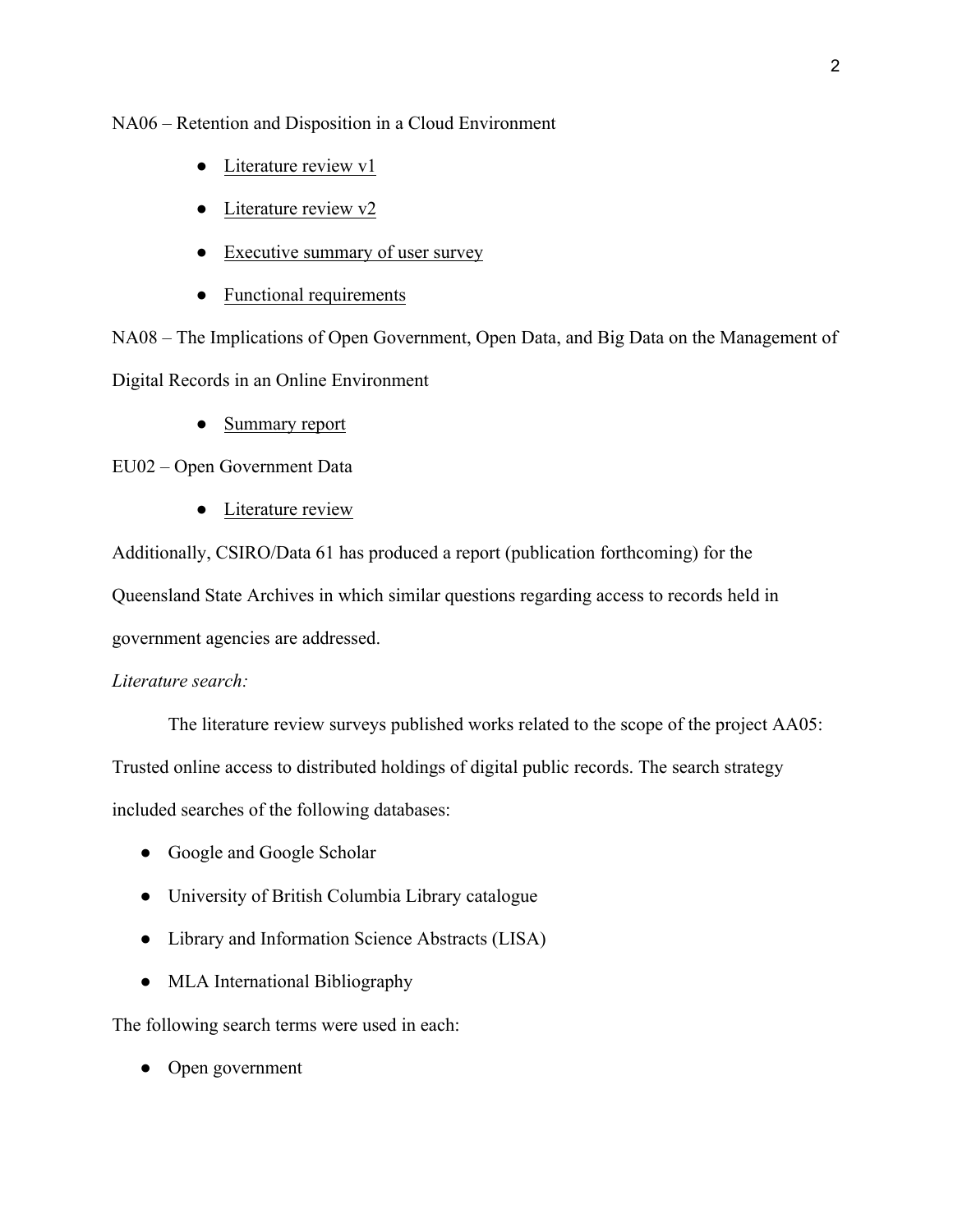- Government records  $+$  access
- Government records  $+$  archive
- $\bullet$  Public records + access
- Digital + government records
- Digital + government records + access
- Open data  $+$  archives
- Open data + government
- $\bullet$  Open government + archives
- Open date  $+$  archives

The literature surveyed has been broken down into five main areas of importance

followed by investigative case studies. The following areas are not listed in any particular order:

- Government responsibilities and obligations to citizens
- Ethical ramifications
- Execution and mechanics of making digital records available
- Risks and challenges
- The role of information professionals libraries, archives and records management
- Investigative case studies

### **Government responsibilities and obligations to citizens**

Public records are the documents produced by a government during the course of business and are available to society to view.<sup>2</sup> These can range from budgetary or legal matters to real estate transactions. Essentially, any contact with government generates a public record.

<sup>&</sup>lt;sup>2</sup> David S. Byrne, "Access to Online Local Government Public Records: The Privacy Paradox," *Legal Reference Services Quarterly* 29.1 (2010): 1-21, DOI: 10.1080/02703190903554934.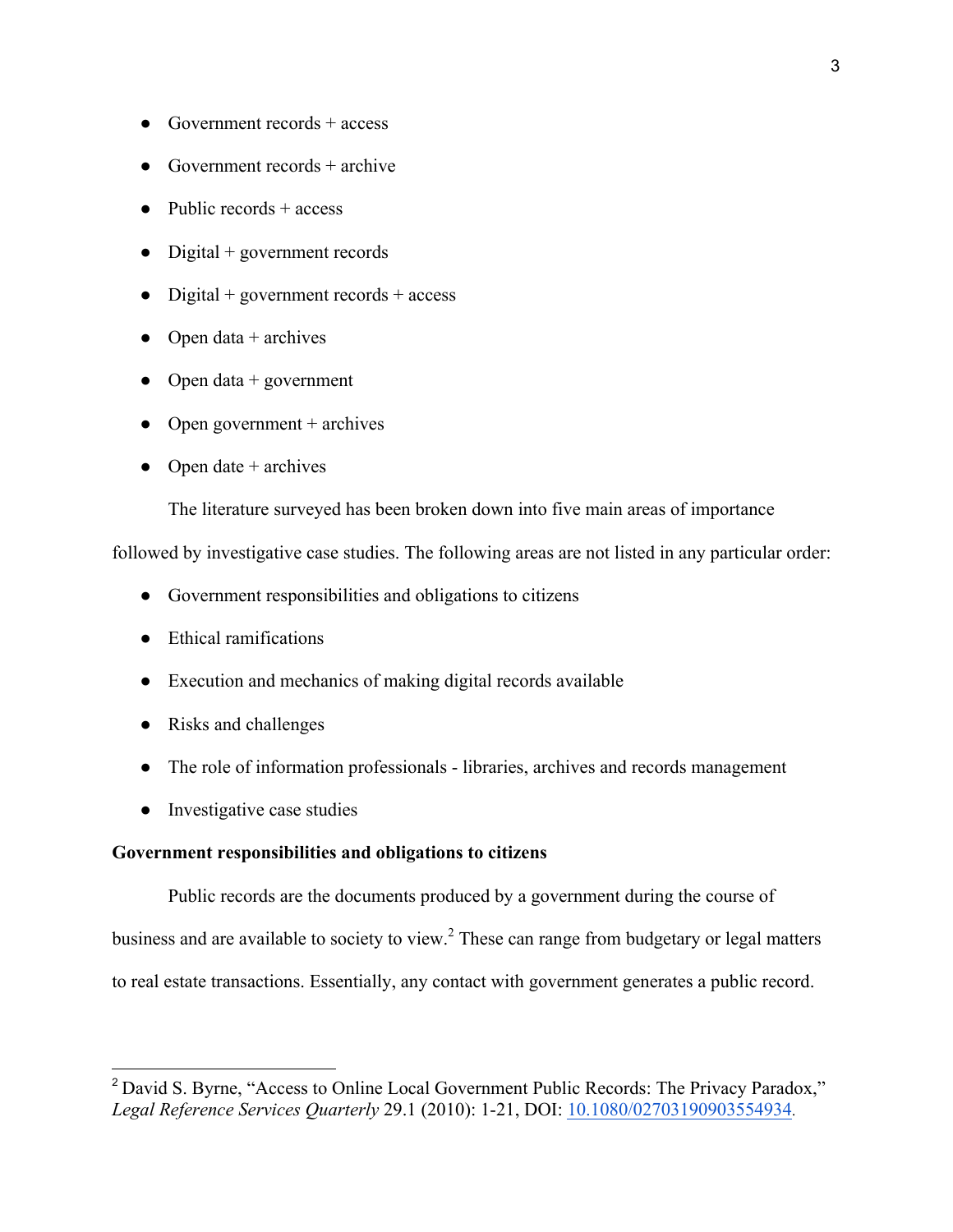Government, at all levels, has an obligation to citizens and must ensure that public records are accessible, regardless of where they are located. As government becomes increasingly more reliant on technology and more and more documents exist in digital form, providing access can become complicated. In their article "Internet Information-seeking and its Relation to Support for Access to Government Records," David Cuillier and Suzanne Piotrowski explain that public access to government records is "essential for democratic self-governance, and attitudes toward that right can facilitate or hinder public policy regarding transparency."<sup>3</sup> Citizens should be allowed access to public records such as sex-offender locations, road plans, budget information and restaurant inspections. By providing access to these types of records, government can increase citizens' knowledge and safety.

According to former British Columbia Privacy Commissioner Elizabeth Denham, this type of effective record keeping and the proper maintenance of government records is an important public good and is essential to good governance.<sup>4</sup> Government has a great deal of responsibility to maintain and provide access to public records in the interest of ensuring institutional memory, making sure that appropriate information is available to decision-makers, retaining evidence and accountability and ensuring that legal requirements are met.

Denham draws attention to the fact that the majority of government documents are now produced in electronic form and that these cannot be dealt with in the same way as paper records. Ideally, an important historical record can be created and organized so that it can be easily

<sup>&</sup>lt;sup>3</sup> David Cuillier and Suzanne J. Piotrowski, "Internet Information-seeking and its Relation to Support for Access to Government Records," *Government Information Quarterly* 26.3 (2009): 441, DOI:10.1016/j.giq.2009.03.001.

<sup>4</sup> Elizabeth Denham, British Columbia Government EBook Collection, and British Columbia. Office of the Information and Privacy Commissioner, *A Failure to Archive: Recommendations to Modernize Government Records Management*. Office of the Information & Privacy Commissioner for British Columbia, 2014,

http://www.llbc.leg.bc.ca/public/pubdocs/bcdocs2014\_2/543674/special%20report%20failure%2 0to%20archive%20(22july2014)%20final.pdf.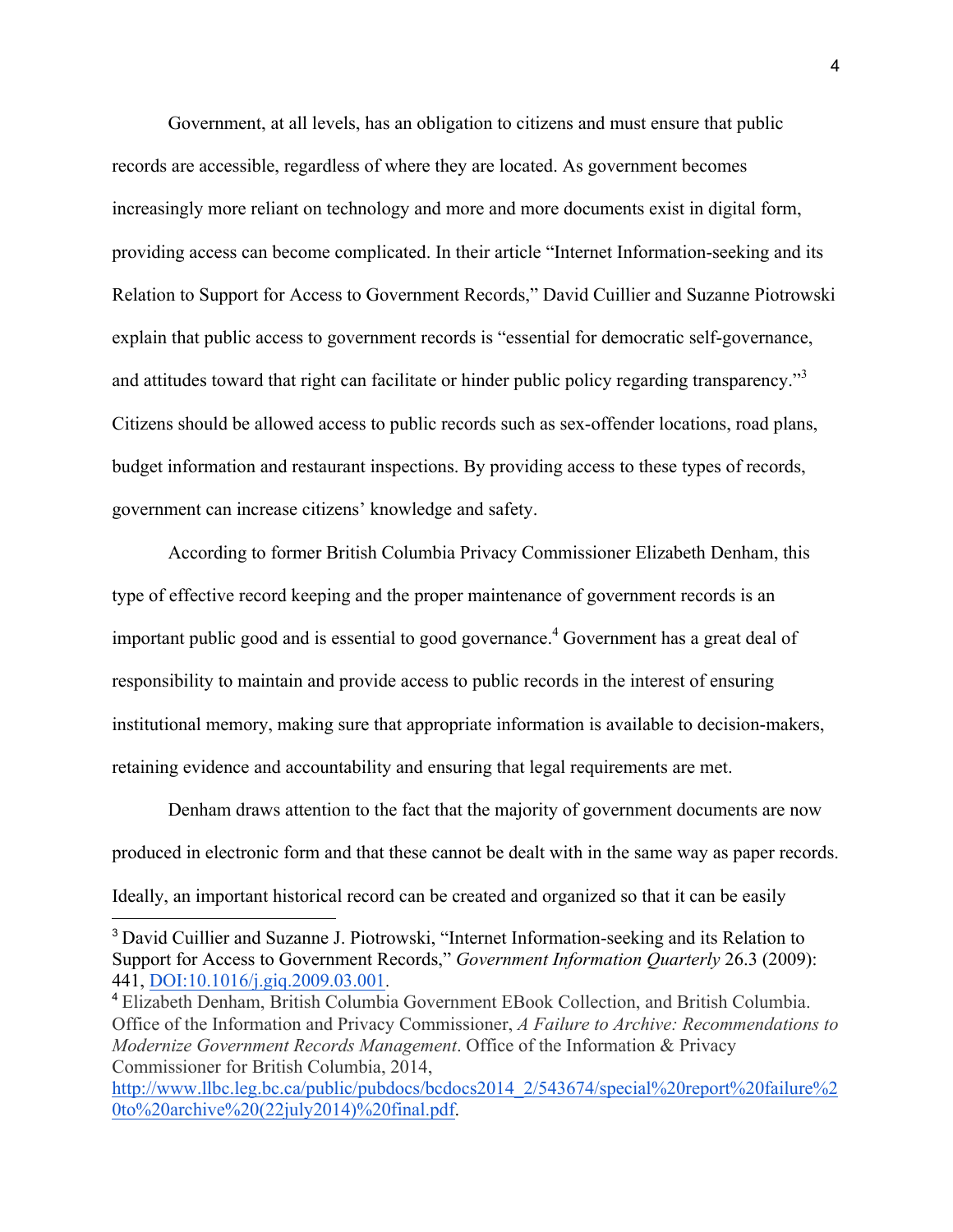accessed by government officials, historians, journalists and citizens. It is government's responsibility to ensure that its electronic records do not grow obsolete. Denham insists that a trusted digital repository should address long-term data preservation and provide secure access to digital records.

Email is a particularly challenging issue in the context of access to digital public records. In the article "The Impact of Information Culture on Information/Records Management: a Case Study of a Municipality in Belgium," Svard notes that failure to accept email as an official record is problematic as many facets of government work exist in an entirely digital environment.<sup>5</sup> Alistair Tough also discusses the challenges of email and writes that important decisions that the public should have access to are often made in emails.<sup>6</sup> There is cause for concern if emails are not being properly preserved and allowed access to.

#### **Ethical ramifications**

The general consensus among the literature consulted is that governments do indeed have an obligation to provide the public access to digital records that are not in direct archival custody. One of the major themes in the literature on this topic is the ethics in providing such access. Barata et al. agree that open government is essential to good government and write that in an environment where information is withheld, there will be inevitable tensions and mistrust.<sup>7</sup>

<sup>6</sup> Alistair Tough, "Accountability, Open Government and Record Keeping: Time to Think again?" *Records Management Journal* 21.3 (2011): 225-36, http://search.proquest.com.ezproxy.library.ubc.ca/docview/904954589?pqorigsite=summon&accountid=14656.

 <sup>5</sup> Proscovia Svard, "The Impact of Information Culture on Information/Records Management: a Case Study of a Municipality in Belgium," *Records Management Journal* 24.1 (2014): 5-21, DOI: 10.1108/RMJ-04-2013-0007.

 $\overline{7}$  Kimberly Barata, Piers Cain, Dawn Routledge and Justus Wamukoya, "Information for Accountability Workshops: Their Role in Promoting Access to Information," in *Archives and the Public Good*: *Accountability and Records in Modern Society*. Ed. Richard J. Cox and David A. Wallace. 2002. Westport, US: Greenwood Press. ProQuest ebrary. 67-89, http://site.ebrary.com/lib/ubc/reader.action?docID=10023340.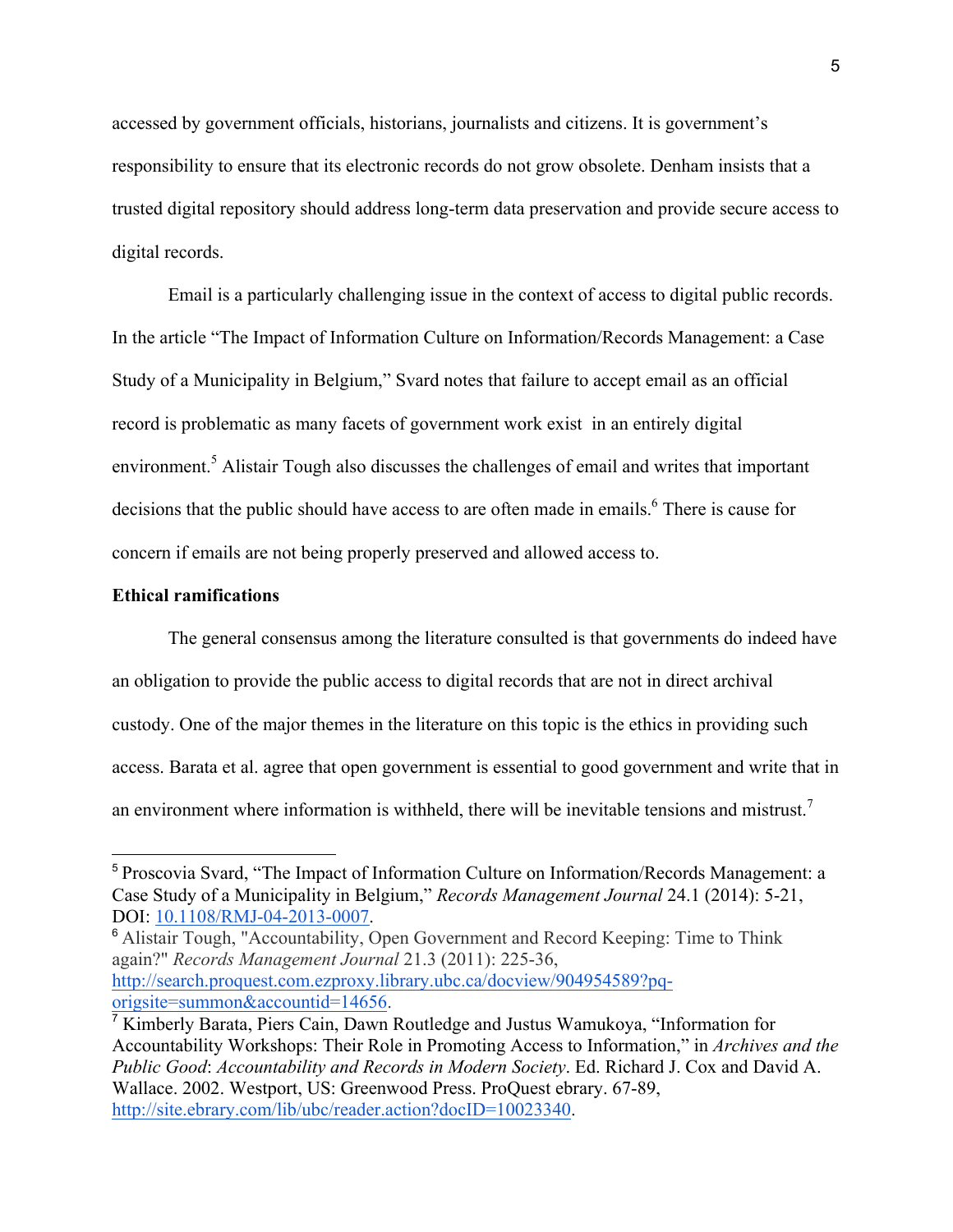The article advocates for the involvement of citizens in open government, but for that to work, citizens must be well informed and have access to the facts about government activities. A free flow of information about what the government is doing on behalf of its citizens and how taxes collected from citizens are spent is essential for accountable government. This type of access to information is a basic human right as stated in the Universal Declaration of Human Rights. $8$ 

Barata et al. note that some have argued that since government acts on citizens' behalf and is funded from taxes paid by citizens, the records created by government agencies actually belong to the people. Thus, the presumption ought to be that government should make its records available to the public unless they can show good cause why they should be withheld (for example, matters of national security).

While this might seem reasonable in certain contexts, the ethics of access differ around the world. Barata et al. draw attention to the fact that asking for information in African societies, especially where there is a large social distance between the person seeking information and the government official, can sometimes be construed as impertinence.

In a survey facilitated by Luis Luna-Reyes and Soon Ae Chunb, participants expressed that if government data was to be open and searchable, it is ethical to conduct programs to educate the public and create awareness about public data.<sup>9</sup> Luna-Reyes and Chunb note that new technologies and new opportunities for accessing public records constitute new opportunities to rethink traditional trade-offs between conflicting values such as privacy and transparency.

 <sup>8</sup> The United Nations, "The Universal Declaration of Human Rights," *www.un.org*, 1948, http://www.un.org/en/universal-declaration-human-rights/.

<sup>&</sup>lt;sup>9</sup> Luis F. Luna-Reyes and Soon Ae Chunb, "Open Government and Public Participation: Issues and Challenges in Creating Public Value," *Information Polity* 17 (2012): 77-81, DOI: 10.3233/IP-2012-0274.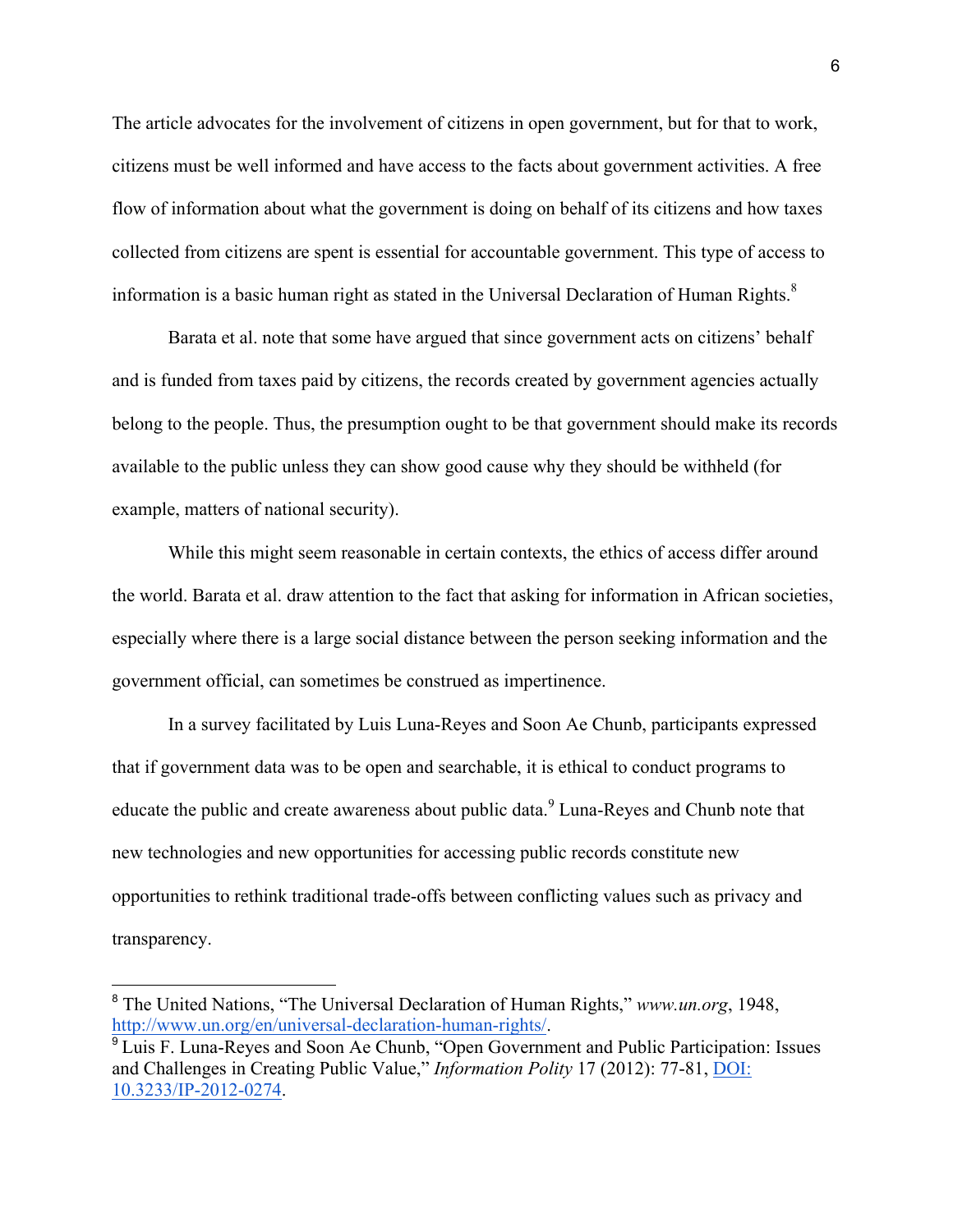#### **Execution and mechanics of making digital records available**

The major question addressed by literature in this area is *how* governments can actually make distributed digital public records available to citizens. Many researchers grapple with the huge amount of data that needs to be controlled and how to find a stable enough system that can preserve record integrity and privacy while also providing access to millions of people.

The literature makes it apparent that citizens need access to digital records and that the current system for doing so is ineffective and inadequate. According to Denham, government simply cannot stash away electronic records indefinitely on ministry servers without any appraisal for archival value. Much like how paper records require evaluation and preservation, electronic records either need to be destroyed or archived depending on their value to government and to citizens.<sup>10</sup> Currently, the British Columbia government's policy for transferring electronic records to the BC Archives is to print the records and transfer the paper records to microfilm. Denham notes that this is method is impractical and expensive.

How then, can government make digital records public? This question appears to still be in its infancy. Though many writers have proposed suggestions for solutions to this question, there does not seem to be any universally agreed upon approach for online access to government records residing outside of archival custody and even fewer resources outlining a practical, working system.

One suggestion from Maria Jose Vicentini Jorente is the idea of digital vaults as discussed in the article "Archives Information Publishing New Design in Post-Custodial Regime: The National Archives Experience Digital Vaults."<sup>11</sup> While vaults may initially be associated

 <sup>10</sup> Denham, *A Failure to Archive*…, 4.

<sup>11</sup> Maria Jose Vicentini Jorente, "Archives Information Publishing New Design in Post-Custodial Regime: The National Archives Experience Digital Vaults," *Information Services & Use* 31.3-4 (2011): 147-155, DOI: 10.3233/ISU-2012-0644.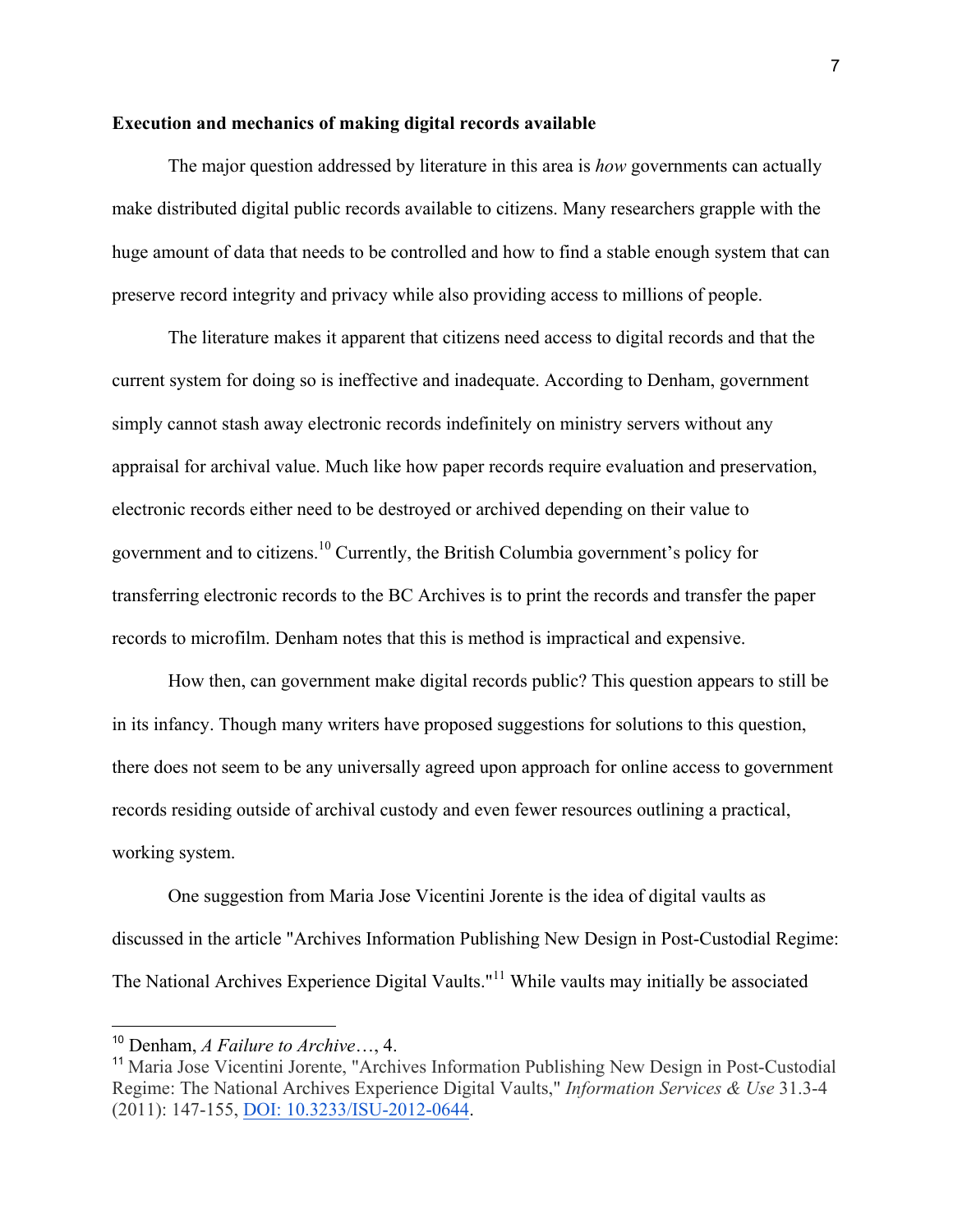with keeping people out and away from the materials inside, the Foundation for the National Archives in partnership US National Archives aims to change this with the Digital Vaults Experience. The Experience is a database that will provide a large number of visitors with access to valuable archival documents. The database provides access to about 1200 chosen documents which are linked by "design software, based on a digital system of relationships between keywords, translated into a convergence of visual experiences presentations."12 A government system would certainly need to be able to accommodate more records, but The Digital Vaults Experience offers a good foundation.

Barata et al. also discuss a practical reality to the issue of providing access to online government records. They describe how the International Records Management Trust, Rights and Records Institute in collaboration with Transparency International developed the Information for Accountability Workshops. This project aimed to encourage improved public access to government information in order to develop a more informed civil society. The Workshops were designed to "encourage the public sector to educate citizens about what is publicly available and what is not and why not<sup>"13</sup> in order to create an environment where citizens feel comfortable requesting information.

While not everyone had an answer to the question of how to provide public access to digital government documents still held in creating agencies' custody, there were many suggestions for what would need to be included in an ideal system. According to Nathan Mnjama and Justus Wamukoya in the article "E-Government and Records Management: An Assessment Tool for e-Records Readiness in Government," a system that provides access to government records must have the following characteristics:

 $12$  Ibid., 150.

<sup>&</sup>lt;sup>13</sup> Barata et al., "Information for Accountability Workshops...," 67.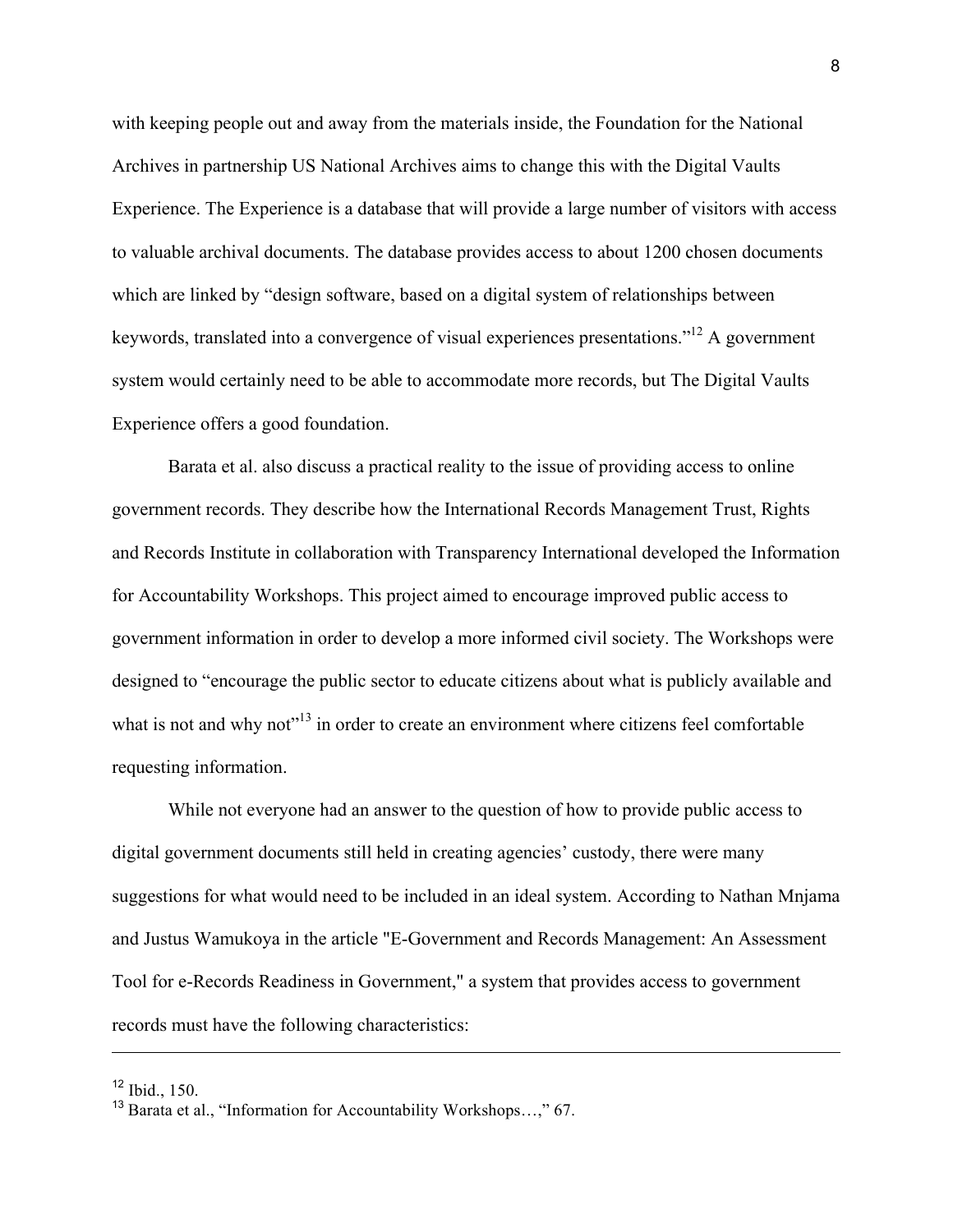- Comprehensiveness: the system should be able to show who, what, where, when, why and who was involved in the transaction that resulted in the record being created.
- Authenticity: a reflection of the activities and transactions that have been carried out concerning the record. (ie. an audit trail)

Fixity: E-records should be tamper proof. Nobody should be able to alter the record.<sup>14</sup> Another crucial point that Mnjama and Wamukoya make is that you cannot implement an electronic records system without first having a solid paper records system in place. It is important to ensure that there is a good record keeping foundation before proceeding to automate. While these are excellent points, this article does not discuss how to create access to digital records.

Similar to the above, Byrne does not particularly address issues of access, but presents several options for how to protect citizen privacy when making records accessible. He suggests some options for partially sealed records or using verification on websites to allow access (ex. WebCivil and WebCrim databases are off limits to anyone mining or selling. In addition to agreeing with terms and conditions, users must pass a further security barrier to gain access by typing characters.) Byrne's final solution to prevent the misappropriation of data is by forcing users to pay for searches. This brings up all sorts of ethical issues, namely, that it is against the greater public good and citizens' rights to information.

Cuiller and Piotowski also have suggestions for how governments can deal with providing access to online public records. They note that, in order for this to be a successful project, government must show the public what they can gain from the online information

<sup>&</sup>lt;sup>14</sup> Nathan Mnjama and Justus Wamukoya, "E-Government and Records Management: An Assessment Tool for e-Records Readiness in Government," *The Electronic Library* 25.3 (2007): 274-84, DOI: 10.1108/02640470710754797.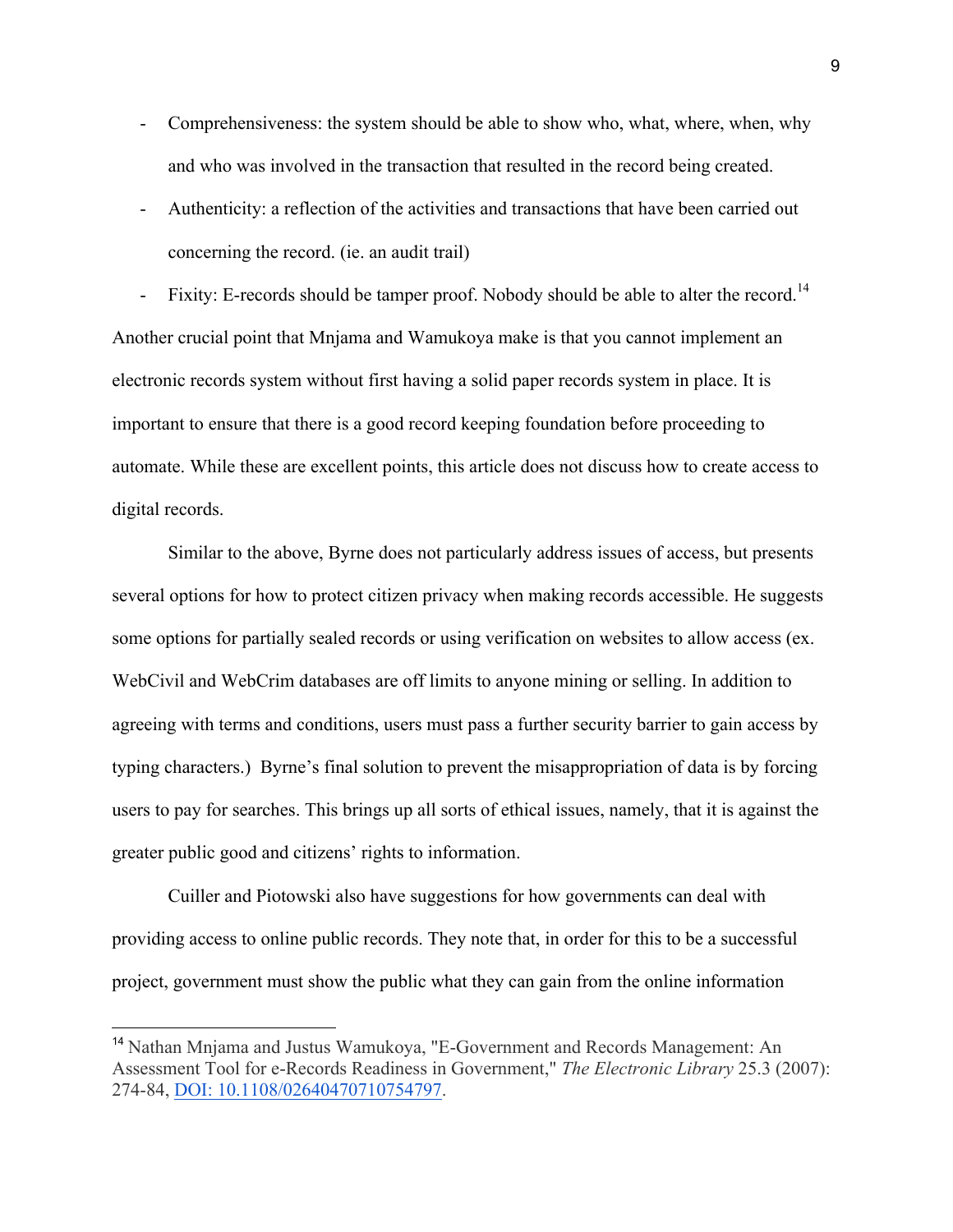available to them. Public information such as road plans, neighborhood crime information, airport noise maps, emergency response time maps and construction proposals could all be very useful to citizens. They also stress the need for an increase in support and funding for egovernment and, much like the Workshops discussed by Barata et al., Cuillier urges government to train and educate the public on how to use the tools available to them. Reducing the knowledge gap is a key element in empowering citizens and connecting them with the information available to them.

Government can also use social media to engage with citizens about open data. InterPARES Trust researcher Dr. Patricia C. Franks has conducted extensive research in this area and explains that multiple levels of government, from police forces to elected officials, can use social media to provide data to the public and actively engage with citizens.<sup>15</sup> Franks notes that all governments, both repressive and progressive, "must redefine their commitments between citizens and governments" and that this commitment should involve social media participation and the open data it produces.<sup>16</sup> Not only does the use of social media and other forms of egovernment result in better communication with the public, it also fosters better communication within government internal departments by "challenging 'traditional bureaucratic models' whereby power flows vertically and communications between departments is prone to compartmentalization."<sup>17</sup> Franks' research is careful to cite that open government does not

 <sup>15</sup> Patricia C. Franks, "Transforming Interactions Between Government and Communities Through Social Media," (PowerPoint presentation CAIS 2014, Memories, Identities, and Communities, Dundee, Scotland, April 24, 2014).

<sup>16</sup> Patricia C. Franks and Alison Weck, "Literature Review for Social Media and Trust in Government - Version 2," *InterPARESTrust*, 2015, 12, www.interparestrust.org.  $17$  Ibid.,  $12$ .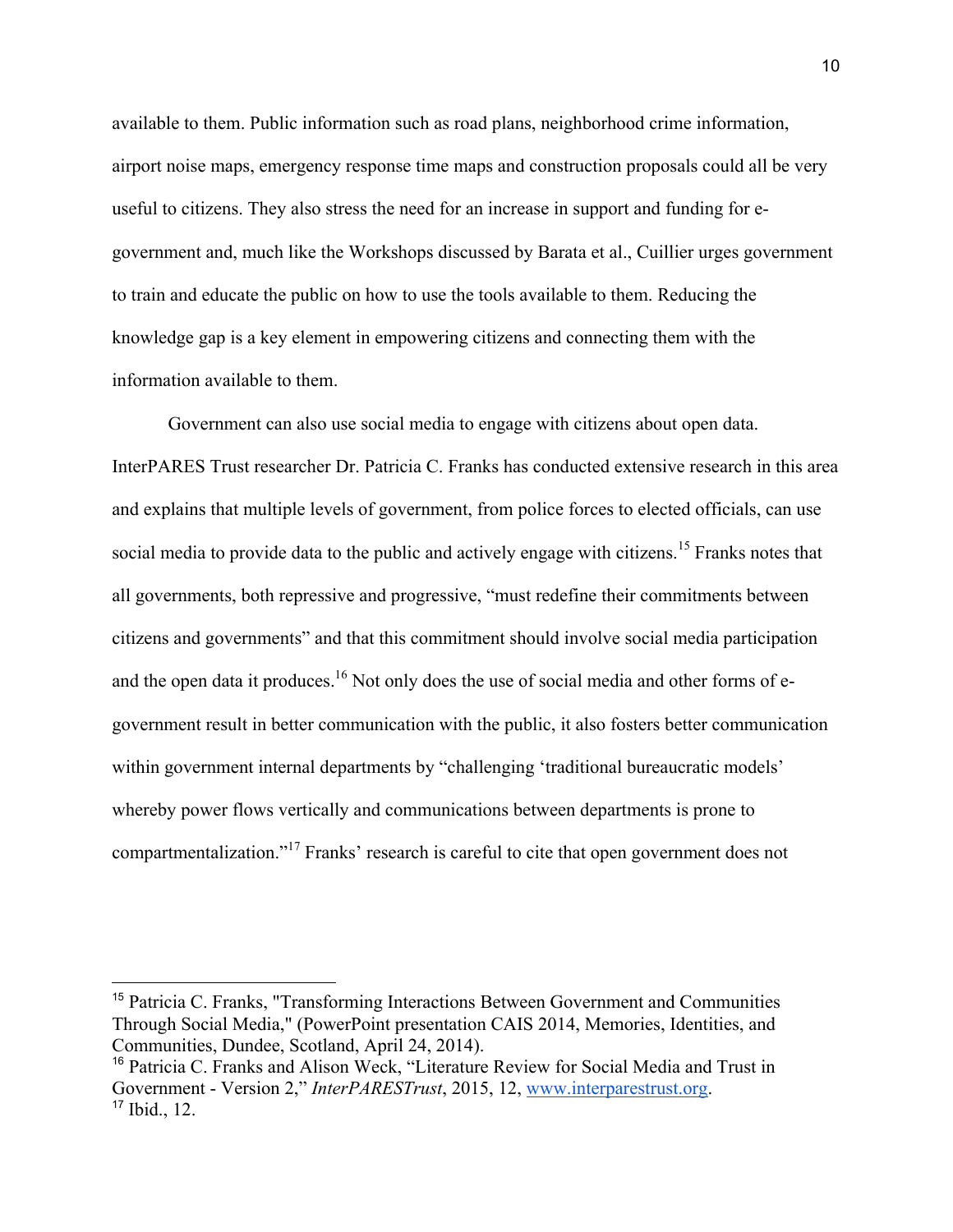necessarily mean complete transparency in every single action. Rather, open government means that government should "not make policy in secret or behind closed doors."<sup>18</sup>

## **Risks and challenges**

There are many risks and challenges to providing access to digital public records. Beverly Hart points out that inconsistent record keeping and a lack of standardization can be a struggle when trying to put records online and notes that government records should be facilitated by a "professional, career-oriented staff."19 Byrne agrees that professional staff are needed to manage government records because it requires a great deal of understanding to "find the right balance between the public's right to know and the individual's privacy rights."<sup>20</sup> Professionally trained staff would understand how to care for records out of archival custody and would be strong assets in creating access to records in a distributed state.

Similar to Hart and Byrne, Adrian Cunningham and Margaret Phillips acknowledge that lack of standardization and lack of professional staff are some of the biggest issues when it comes to making records available online. Much like Cuillier and Piotowski, Cunningham and Phillips also insist that lack of funding inhibits the process of making government records not in archival custody available online. Perhaps the biggest challenge this article draws attention to is that information creators, particularly government agencies and politicians, still do not recognize the importance of keeping online information accessible for the future. They note that government changes all the time and information that might embarrass a government could

 <sup>18</sup> Ibid., 13.

<sup>&</sup>lt;sup>19</sup> Beverly Hart, Stephen Ellis and Ian Pritchard, "The Appraisal and Scheduling of Government Records: A New Approach by the Australian Archives," *The American Archivist* 50.4 (1987): 594, http://www.jstor.org/stable/40293169.

<sup>&</sup>lt;sup>20</sup> Byrne, "Access to Online Local Government Public Records...," 2.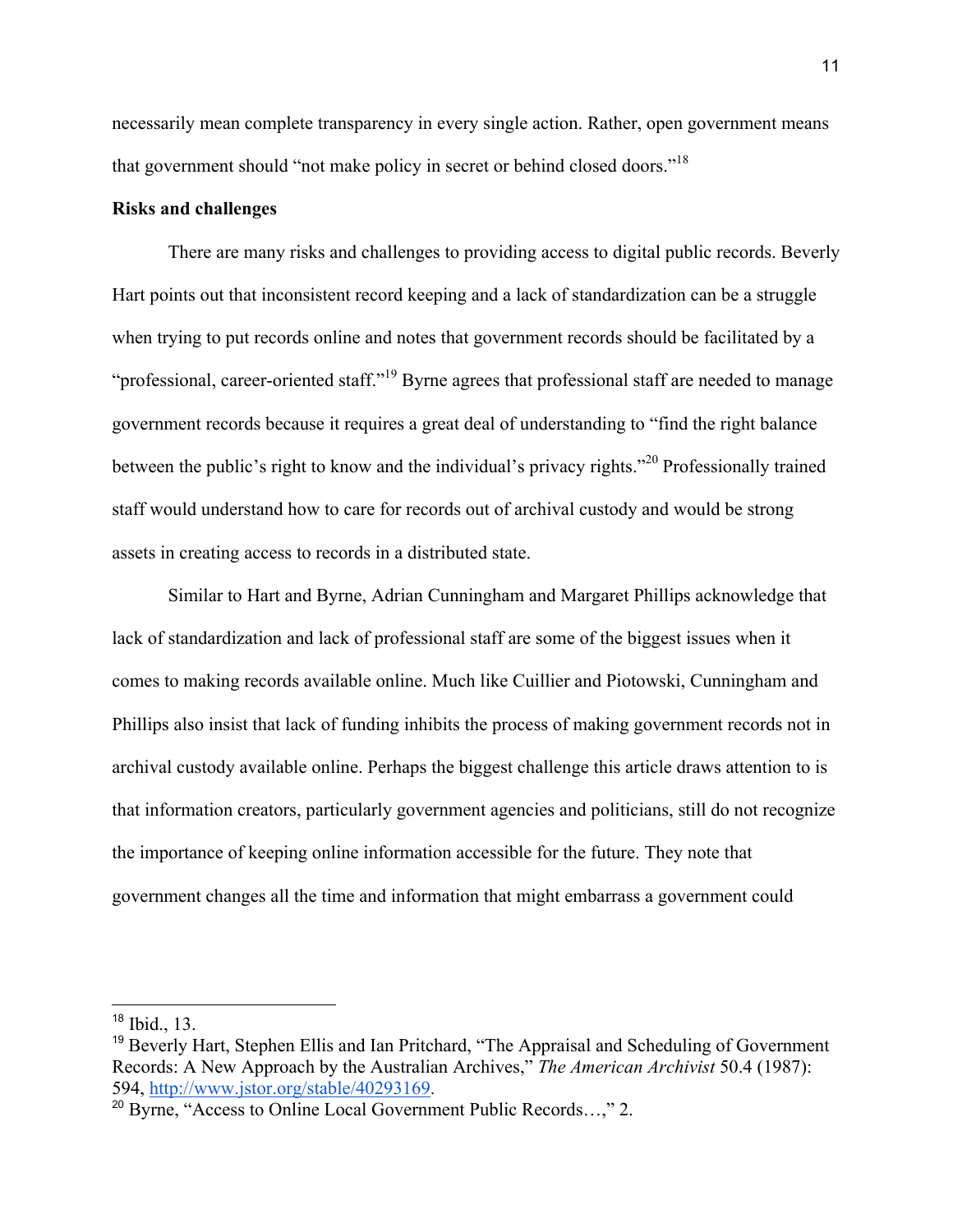easily be changed "accidentally, intentionally, even maliciously."<sup>21</sup> For example, Indiana Governor Mike Pence removed citizens' comments from a post he made on his social media account.<sup>22</sup> The backlash of this action resulted in thousands more comments from the public and serious questions regarding censorship. An online system for records remaining with their creating agency that is open and accessible to citizens may help prevent these quiet, and not so quiet, alterations to information and increase government accountability.

The other major issue that comes up in the literature is how to deal with big data. According to Nguyen et al., big data is often unorganized and lacks context. This can cause a "data rich, information poor"<sup>23</sup> scenario which makes it difficult to give the public access to the information that they truly need. Many sources in this review stress that it is not enough to just make records available. Records must be available in plain language whenever possible so that citizens can understand the information available to them. To add to this, March and Dibbens hypothesize that user-friendly human-computer interfaces lead to better trust in the overall system.<sup>24</sup> Citizens should not have to wade through an unmanageable amount of data available through an incomprehensible platform to access information that they have the right to view. Regardless of where and in what form public data exists, the public should be able to access it relatively easily.

<sup>&</sup>lt;sup>21</sup> Adrian Cunningham and Margaret Phillips, "Accountability and

Accessibility: Ensuring the Evidence of E-Governance in Australia," *Aslib Proceedings* 57.4 (2005): 308, http://search.proquest.com.ezproxy.library.ubc.ca/docview/217748056?pqorigsite=summon&accountid=14656.

<sup>&</sup>lt;sup>22</sup> Franks, "Transforming Interactions Between Government and Communities Through Social Media."

<sup>&</sup>lt;sup>23</sup> Chinh Nguyen, Rosemary Stockdale, Helena Scheepers, and Jason Sargent, "Electronic Records Management – An Old Solution to a New Problem: Governments Providing Usable Information to Stakeholders," *International Journal of Electronic Government Research* 10.4 (2014): 94-116.

 $24$  S. March & M.R. Dibbens, "The Role of Trust in Information Science and Technology," *Annual Review of Information Science and Technology* 37.1 (2003): 465–498, DOI: 10.1002/aris.1440370111.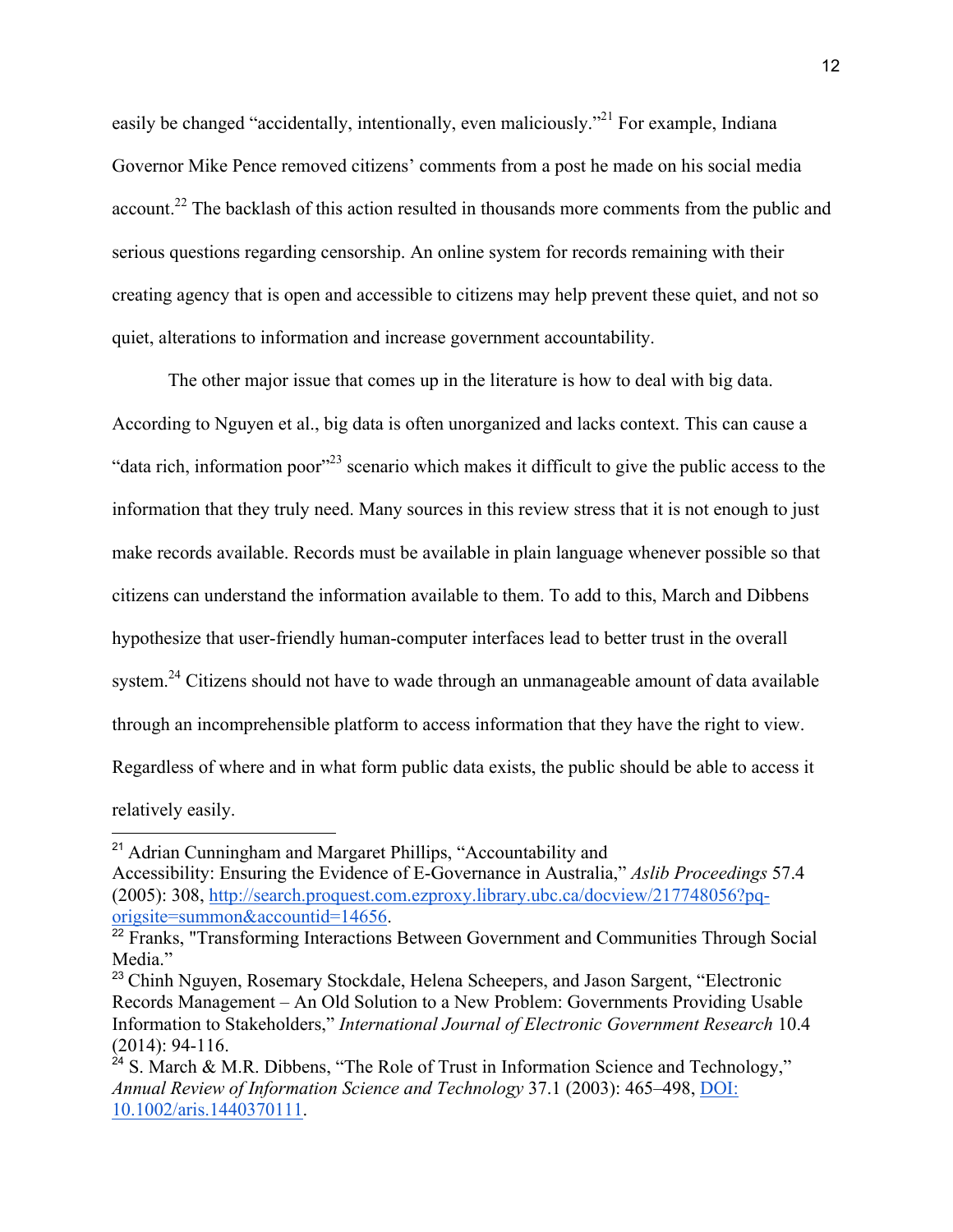Privacy is a tremendous risk when it comes to open data. Krotoski<sup>25</sup> notes that it is possible to reverse engineer and identify anonymized data, but as Byrne explains, this can often be a lengthy and expensive process. The ideal public record system would be some type of hybrid of public access and privacy acts which promote access to public information and also protect the integrity of individuals.<sup>26</sup>

Additional risks outlined by Decman and Vintar in "A Possible Solution for Digital Preservation of E-Government: A Centralised Repository Within a Cloud Computing Framework" include security issues, dependency on network connections for access to documents, dependency on the availability and quality of services provided and bandwidth bottleneck problems.<sup>27</sup> In response to these potential risks, Decman and Vintar make a strong point that a risk management program should be an essential part of the government IT environment.

# **Role of information professionals - libraries, archives and records management**

Another common theme in the literature is what role information professionals like archivists, librarians and records managers can play in the challenge of making digital government records available to the public. InterPARES Trust project EU02 provides extensive research in this area.

Robertson and Cunningham suggest that information professionals can assist with assessing the technological options for administering web-based records and help explore storage

 <sup>25</sup> A. K. Krotoski, "Data-driven Research: Open Data Opportunities for Growing Knowledge and Ethical Issues that Arise," *Insights* 25.1 (2012): 28-32, DOI: 10.1629/2048-7754.25.1.28.  $26$  Svard, "The Impact of Information Culture...," 6.

<sup>&</sup>lt;sup>27</sup> Mitja Decman and Mirko Vintar, "A Possible Solution for Digital Preservation of E-Government: A Centralised Repository Within a Cloud Computing Framework," *Aslib Proceedings: New Information Perspectives* 65.4 (2013): 406-424, DOI: 10.1108/AP-05-2012- 0049.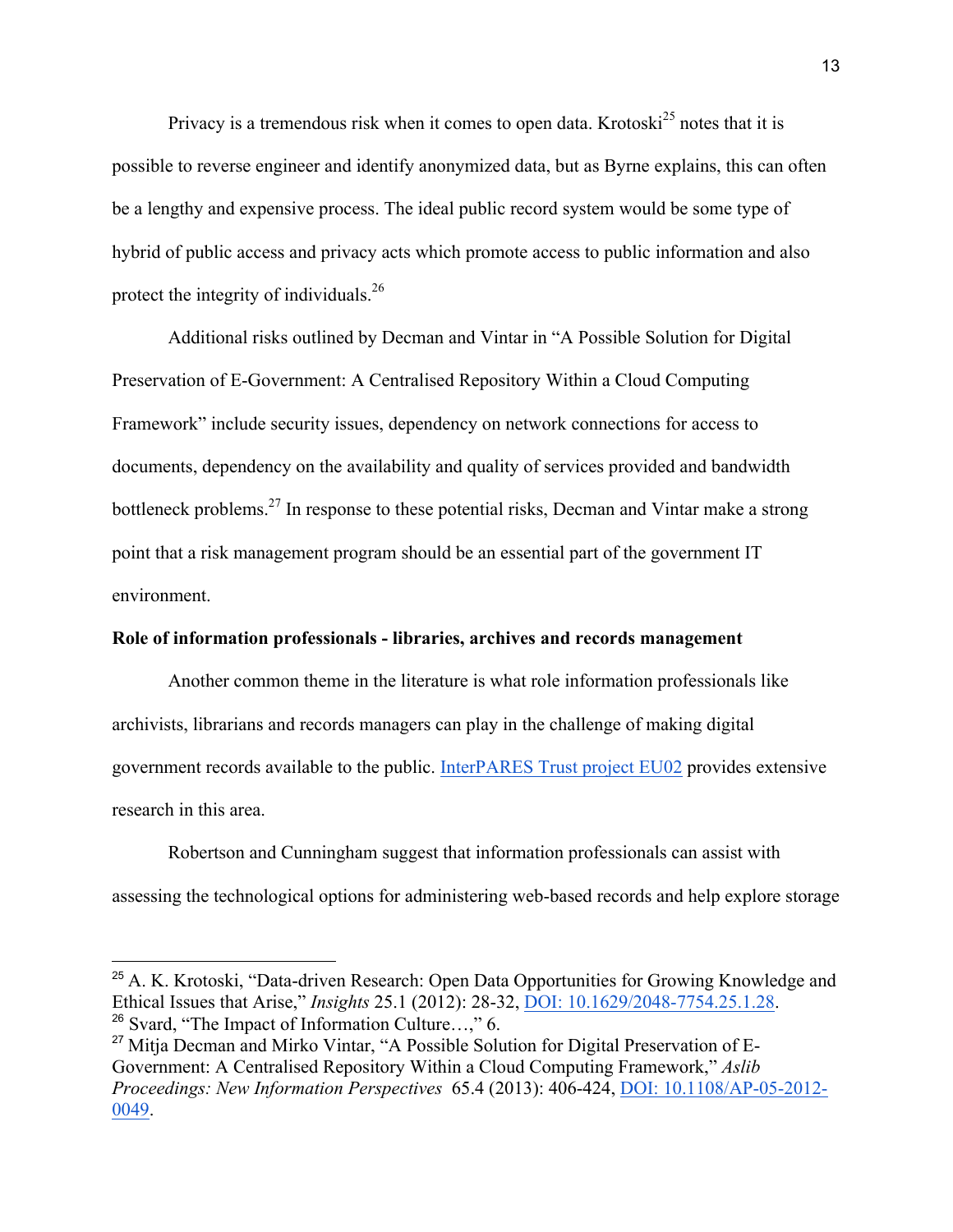and preservation issues concerning online records.<sup>28</sup> Cunningham and Phillips narrow this idea and specifically describe the role of the archives as a body that can help protect the rights and entitlements of the governed by providing democratic accountability and empowering citizens against maladministration. In order to do this, information professionals need to be involved early on in the records process in order to minimize complexity and costs.

The common thought among the literature is that information professionals cannot solve this problem alone and must collaborate with other departments, such as IT and the individual government agencies to find a solution. Information professionals can provide expert advice on standards, classification, indexing and retrieval of records, but each institution or agency must decide for themselves what is appropriate for its own needs.

## **Investigative case studies**

Cunningham and Phillips highlight a few case studies that show governments successfully navigating the realm of digital public records. Sweden has been making digital public records available since 2002 when the government issued a decree authorizing the National Library to collect Swedish websites and allow public access to them on library premises. New Zealand has also engaged in similar practices for many years, first with the passing of the National Library of New Zealand Act in 2003 that extended legal deposit to include electronic publications and websites and in 2004 when the New Zealand Government granted the National Library \$24 million to ward off "digital amnesia" and implement plans for a trusted digital repository.<sup>29</sup>

<sup>&</sup>lt;sup>28</sup> Anne Robertson and Adrian Cunningham, "Documenting the Business of Government – Archival Issues in the Digital Age," *Australian Academic & Research Libraries* 31.4 (2000): 188-201, http://dx.doi.org/10.1080/00048623.2000.10755134.

 $29$  Cunningham and Phillips, "Accountability and Accessibility...," 306.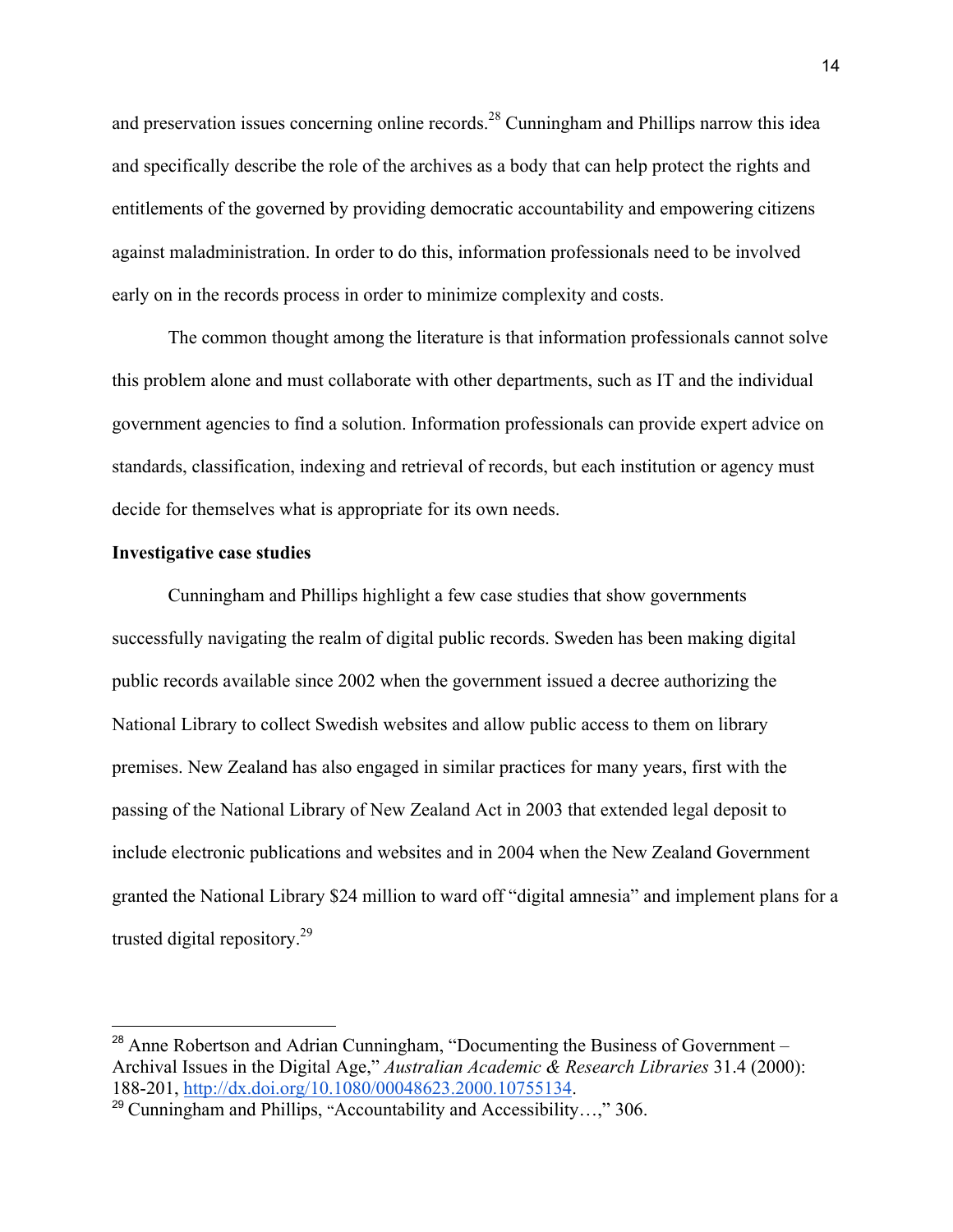A more recent example of government taking active steps towards making digital public records available can be found in Canada. In June 2016, the Canadian Government released a draft of Canada's New Plan on Open Government  $2016-2018^{30}$  and sought the public's feedback on the document. In addition to advocating for more openness and transparency in government, the document was structured into four priority areas:

- a. Open by Default: Canadians can easily access government data and information in open, standardized formats. Citizens have the tools and information they need to hold government to account, which builds trust in public institutions;
- b. Fiscal Transparency: Government of Canada financial and budget information is available and easy to understand, allowing Canadians to track how their tax dollars are spent and understand how government fiscal decisions are made, and enabling Parliament to review and approve government spending;
- c. Innovation, Prosperity, and Sustainable Development: Government data and information can be used in innovative ways by Canadians to improve their lives, their businesses, and their country; and to create sustainable, inclusive social and economic progress worldwide; and
- d. Engaging Canadians and the World: Canadians have the information they need to meaningfully interact with and participate in their democracy. They have the opportunity to make their voices heard on government policy and programs from the start. Canada demonstrates leadership by championing open government principles and initiatives around the world.

These priority areas were then broken down further into 22 commitments. This is not an extensive list, but some commitments include:

- Enhance access to information
- Streamline requests for personal information (making it easier for Canadians to access their own personal information held by the the Government of Canada)

<sup>&</sup>lt;sup>30</sup> Government of Canada, "Canada's New Plan on Open Government 2016-2018," *open.canada.ca*, June 2016, http://open.canada.ca/en/consultations/canadas-new-plan-opengovernment-2016-2018.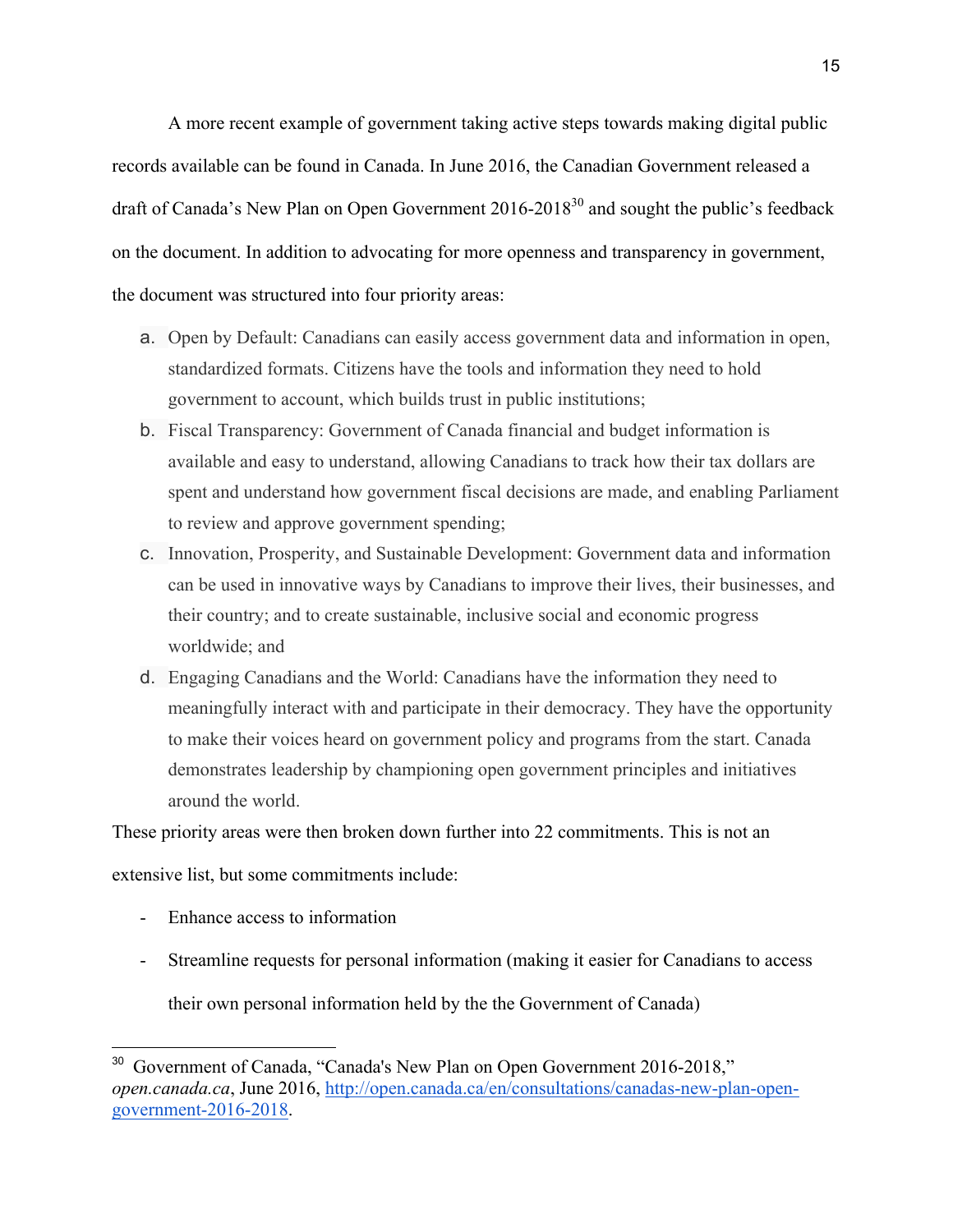- Expand and improve open data (increasing the quality and visibility of government data holdings)
- Provide and preserve access to information (with the help of Library and Archives Canada)
- Enhance openness of information on Government spending and procurement
- Improve public information on Canadian corporations (provide searchable information on Canadian businesses that is held in business registries at the federal, provincial and territorial level)
- Open Data Canada (an initiative working towards standardization of data between provinces, territories and municipal partners)

Similar to Canada, the United States and the United Kingdom are committed to open data initiatives. Both countries provide access to large datasets of public information in the interest of providing a growing volume of meaningful data to citizens.<sup>31</sup> In the US, the web portal data.gov uses standardized metadata templates for searching and retrieving information for users ranging from individual citizens to large corporations operating at the international level. In the UK, the Office of Public Sector Information, which operates from within the National Archives, sets standards, delivers access and encourages the re-use of public sector information. Issues of data quality, accuracy and integrity are still present, but both countries rely on strong records management programs to establish trustworthy and reliable datasets.

 <sup>31</sup> Anne Thurston, "Trustworthy Records and Open Data," *The Journal of Community Informatics* 8.2 (2012): np., http://ci-journal.net/index.php/ciej/article/view/951/952.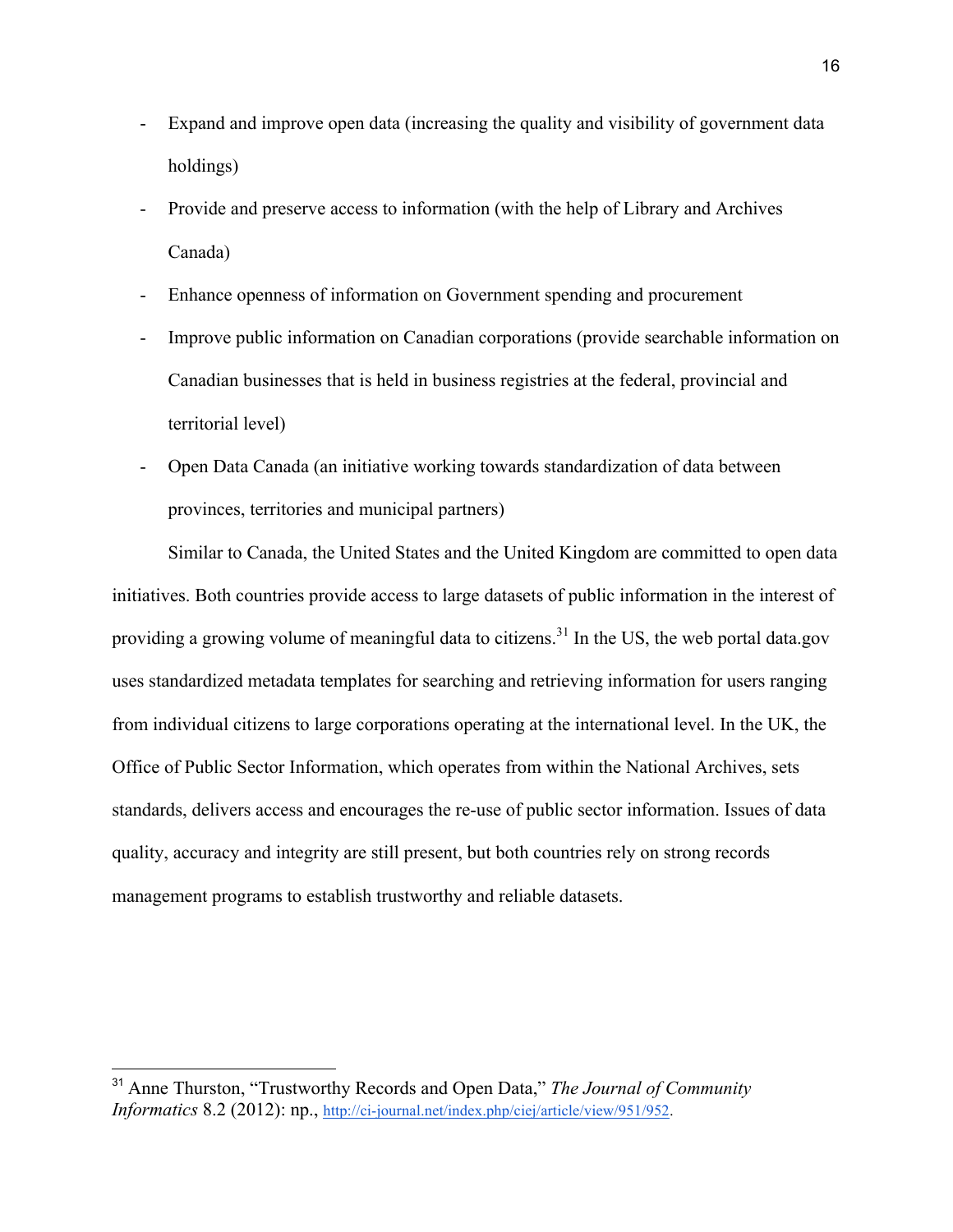## **Conclusion**

There is a great amount of literature about open data and open government, and although many have written about the unquestionable need for open information and the ethics and risks involved in the process, there is little information about how to execute such an initiative.

The literature generally points in the same direction, namely that open and transparent government, regardless of where records are in custody, is essential to public well being and good governance. The public has a right to know how they are being governed and in our current world of technology, most of the governing process takes place online. Implementation of a type of ERM system is the general agreement across the literature, though there is no consensus on a particular form or provider, only that such a system might need to be custom built. The literature does an excellent job exploring the potential risks involved in making digital public records outside of archival custody accessible and also highlights the role of information professionals in libraries, archives and records management settings. We can look to governments of Canada, the United States and the United Kingdom for positive examples, but the literature acknowledges that these systems are by no means perfect and that the process of implementing open government and providing reliable and easy access to digital public records is still ongoing. All sources included in the literature review acknowledge the seriousness of this issue and urge governments to act now and to act quickly.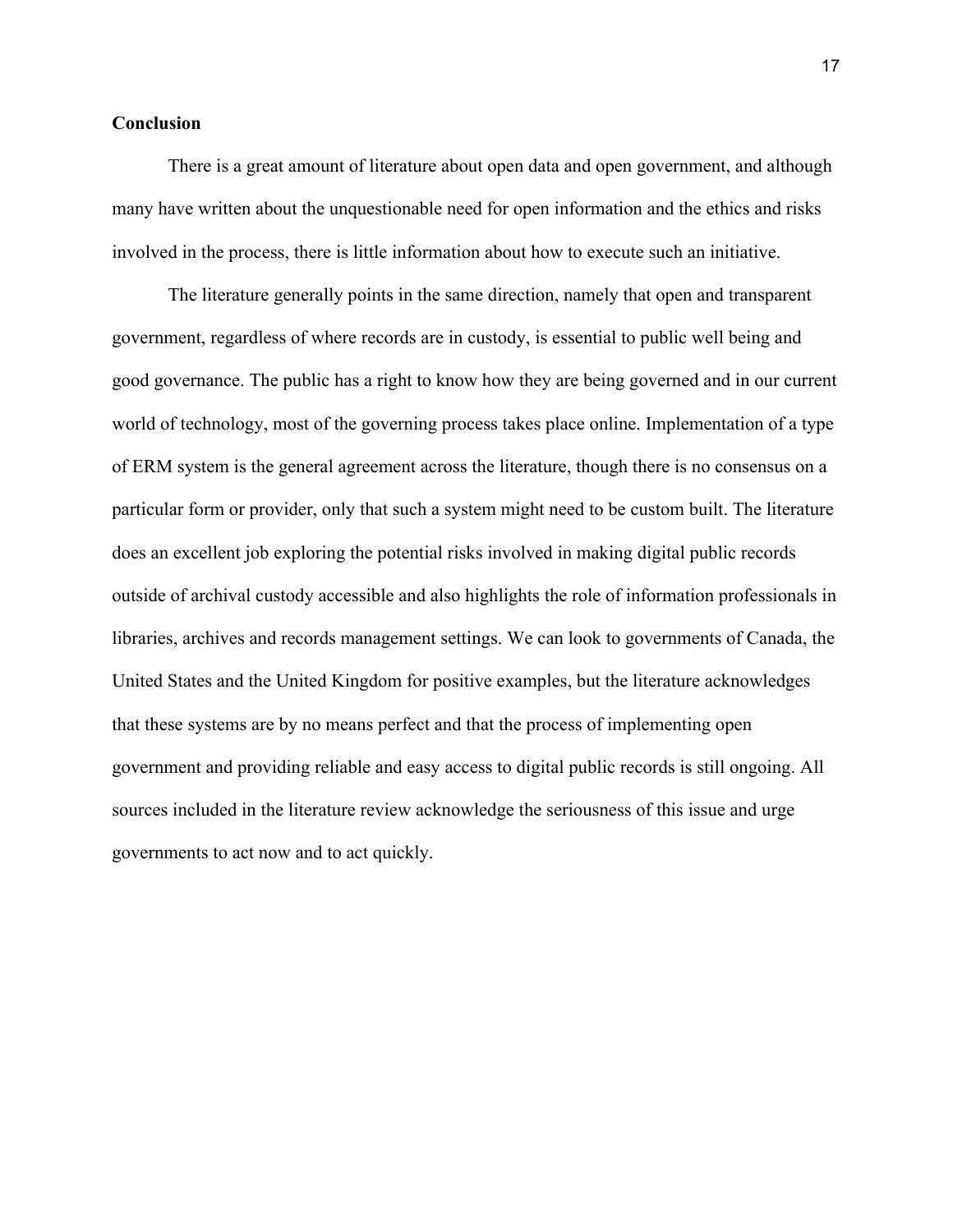# Bibliography

- Barata, Kimberly, Piers Cain, Dawn Routledge and Justus Wamukoya. "Information for Accountability Workshops: Their Role in Promoting Access to Information." in *Archives and the Public Good*: Accountability and Records in Modern Society. Ed. Richard J. Cox and David A. Wallace. 2002. Westport, US: Greenwood Press. ProQuest ebrary. 67-89. http://site.ebrary.com/lib/ubc/reader.action?docID=10023340.
- Byrne, David S. "Access to Online Local Government Public Records: The Privacy Paradox." *Legal Reference Services Quarterly*. 29.1 (2010): 1-21. DOI: 10.1080/02703190903554934.
- Cuillier, David and Suzanne J. Piotrowski. "Internet Information-seeking and its Relation to Support for Access to Government Records." *Government Information Quarterly* 26.3 (2009): 441-449. DOI:10.1016/j.giq.2009.03.001.
- Cunningham, A. and Phillips, M. "Accountability and Accessibility: Ensuring the Evidence of E-Governance in Australia." *Aslib Proceedings* 57.4 (2005): 301-317. http://search.proquest.com.ezproxy.library.ubc.ca/docview/217748056?pqorigsite=summon&accountid=14656.
- Decman, Mitja and Mirko Vintar. "A Possible Solution for Digital Preservation of E-Government: A Centralised Repository Within a Cloud Computing Framework." *Aslib Proceedings: New Information Perspectives* 65.4 (2013): 406-424. DOI: 10.1108/AP-05- 2012-0049..
- Denham, Elizabeth. British Columbia Government EBook Collection, and British Columbia. Office of the Information and Privacy Commissioner. *A Failure to Archive: Recommendations to Modernize Government Records Management*. Office of the Information & Privacy Commissioner for British Columbia, 2014. http://www.llbc.leg.bc.ca/public/pubdocs/bcdocs2014 2/543674/special%20report%20fai lure%20to%20archive%20(22july2014)%20final.pdf
- Patricia C. Franks, "Transforming Interactions Between Government and Communities Through Social Media," (PowerPoint presentation CAIS 2014, Memories, Identities, and Communities, Dundee, Scotland, April 24, 2014).
- Franks, Patricia C., and Alison Weck, "Literature Review for Social Media and Trust in Government - Version 2," *InterPARESTrust*, 2015, 12, www.interparestrust.org.
- Government of Canada. "Canada's New Plan on Open Government 2016-2018." *open.canada.ca*. June 2016. http://open.canada.ca/en/consultations/canadas-new-planopen-government-2016-2018.
- Hart, Beverly, Stephen Ellis and Ian Pritchard. "The Appraisal and Scheduling of Government Records: A New Approach by the Australian Archives." *The American Archivist* 50.4 (1987): 591-597. http://www.jstor.org/stable/40293169.
- Jorente, Maria Jose Vicentini. "Archives Information Publishing New Design in Post-Custodial Regime: The National Archives Experience Digital Vaults." *Information Services & Use* 31.3-4 (2011): 147-155. DOI: 10.3233/ISU-2012-0644.
- Krotoski, A K. "Data-driven Research: Open Data Opportunities for Growing Knowledge and Ethical Issues that Arise." *Insights* 25.1 (2012): 28-32. DOI: 10.1629/2048-7754.25.1.28.